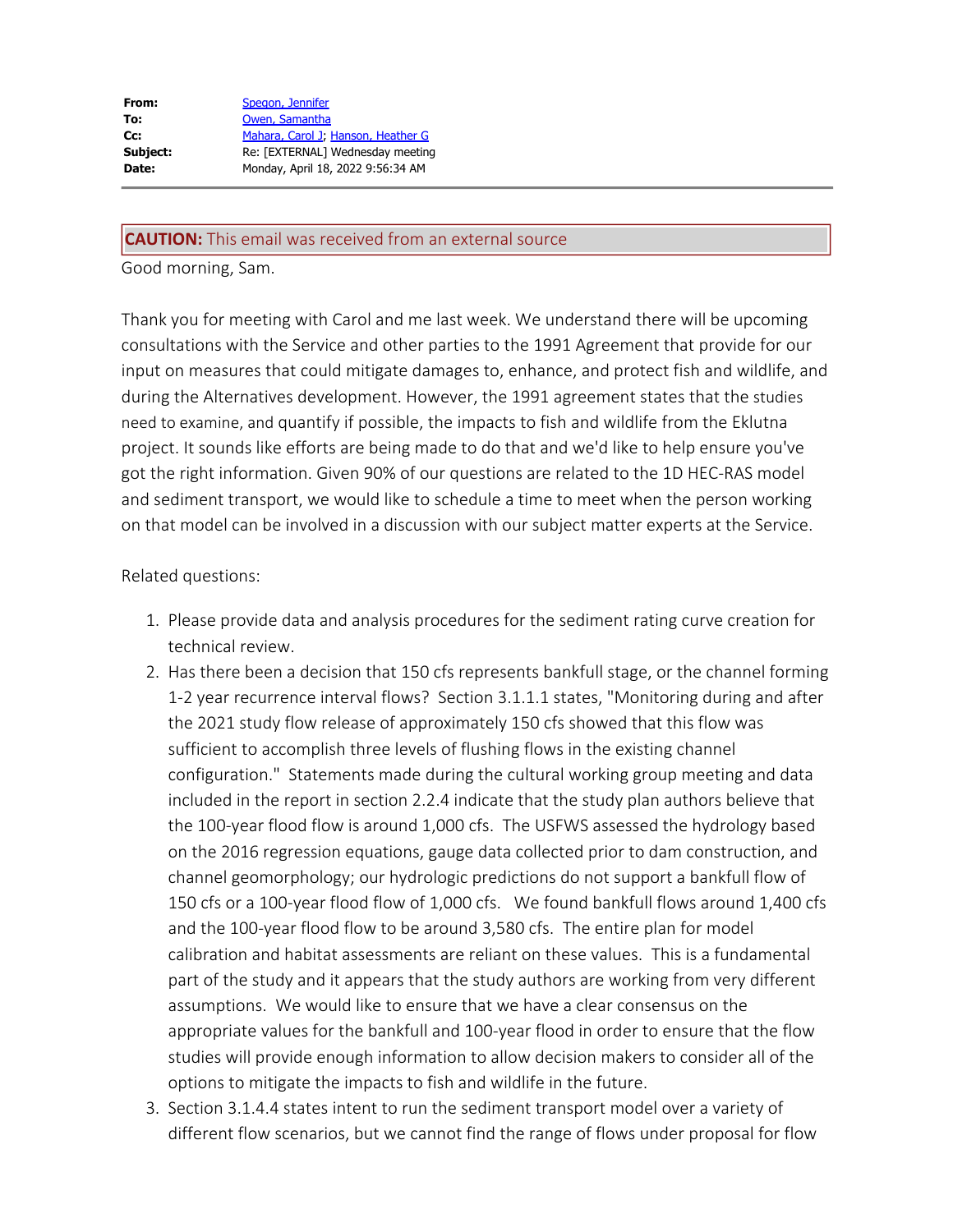scenarios in the study plan. We cannot assess the validity of the study plan without this information. Our concern is that flow scenarios would be run at a much lower range than the historical bankfull flows. Please provide the range of flows that is intended to be used for modeling and how you would address our concern if you do not intend to model up to the bankfull flow of 1,400 cfs.

- 4. Please address how you intend to follow HEC-RAS best practices for creating a sediment-rating curve including the following: "A flow-load curve should span the entire range of flows, including a minimum of two points. The rating curve must include a low flow and a high flow that bound observed or expected flows and their accompanying loads. A common error involves developing a flow-load rating curve that only extends to the maximum flow with a concentration sample, and not the maximum flow in the model." (Full document available [here](https://gcc02.safelinks.protection.outlook.com/?url=https%3A%2F%2Fwww.hec.usace.army.mil%2Fconfluence%2Frasdocs%2Frassed1d%2F1d-sediment-transport-user-s-manual%2Fentering-and-editing-sediment-data%2Fsediment-boundary-conditions%2Frating-curve%2Fcreating-a-sediment-rating-curve-best-practices&data=04%7C01%7Cjennifer_j_spegon%40fws.gov%7Cf1cebda9d1454b4e9d7508da208ebd68%7C0693b5ba4b184d7b9341f32f400a5494%7C0%7C0%7C637858094673081345%7CUnknown%7CTWFpbGZsb3d8eyJWIjoiMC4wLjAwMDAiLCJQIjoiV2luMzIiLCJBTiI6Ik1haWwiLCJXVCI6Mn0%3D%7C3000&sdata=nPqBLcPqEK2sg329nfISyKLnjNbdf%2F%2ByNBFvVzrNp%2FQ%3D&reserved=0)).
- 5. We anticipate that channel morphology is going to change over time as flushing flows are released. It appears the model being developed is going to be based on channel geometry in 2021. We are concerned that this model will not be useful for understanding the flow requirements to maintain fish habitat after channel evolution occurs. Please explain how you intend to address this.
- 6. Section 3.2.4.4 outlines plans for 2D HEC-RAS modeling using LIDAR data. LIDAR does not provide data below water. Please indicate how data will be collected for any areas that are under water.
- 7. In section 3.2.4.5, outlines a plan to calibrate the 2D HEC-RAS model based on flow data collected in 2022. This includes collection at transects above the Thunderbird Creek, where there is minimal flow. Please explain how this approach will provide sufficient data for model calibration?
- 8. Please explain how you can move forward with the year 2 study when there are still scour chains and accelerometers that have not been collected from the 2021 flow release?

Let's look at calendars for this Friday.

Thank you, Jennie Spegon

*Jennifer Spegon Ecological Services Southern Alaska Conservation Office U.S. Fish and Wildlife Service 4700 BLM Road Anchorage, AK 99507 Phone: (907) 271-2768 FAX: (907) 271-2786*